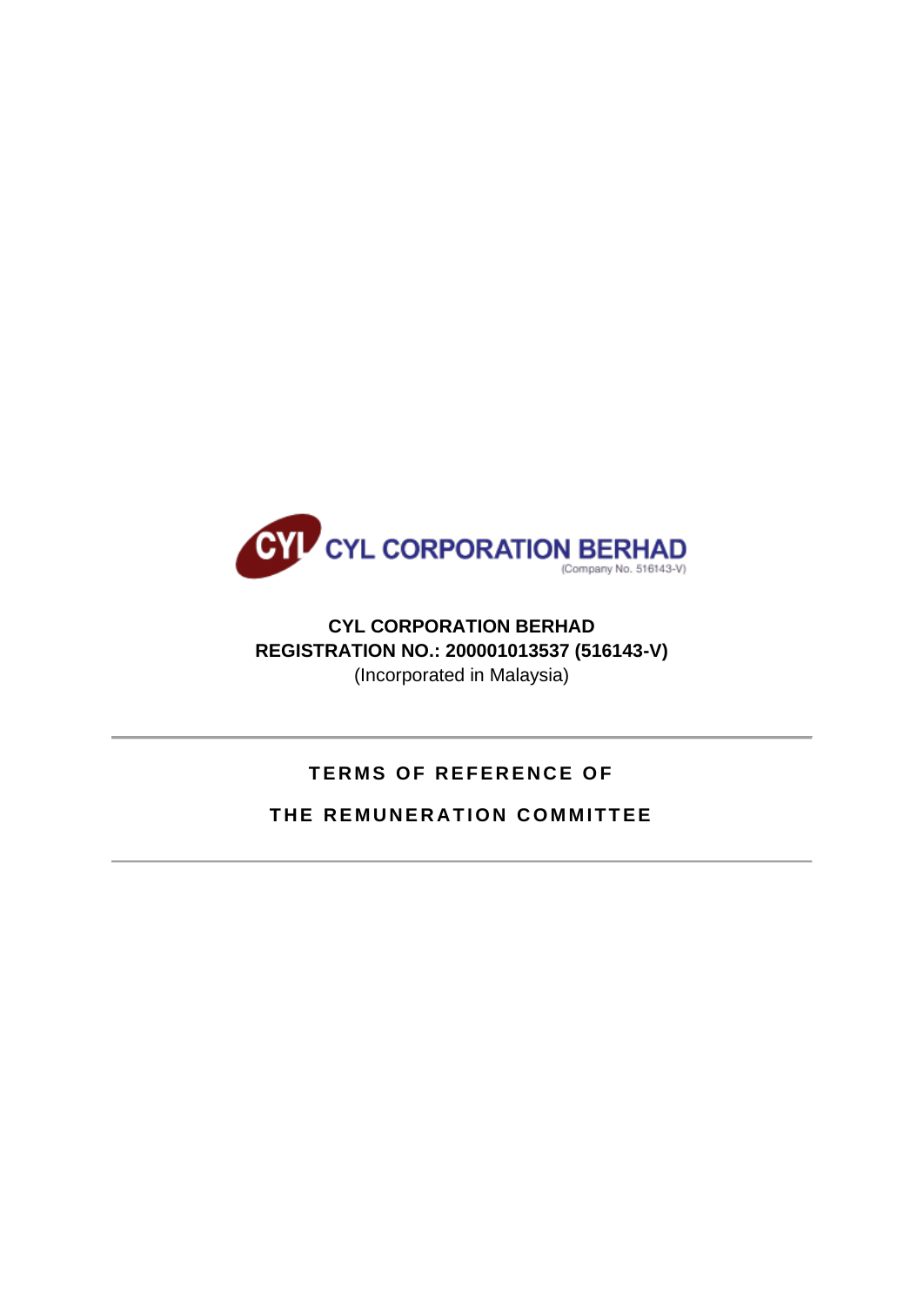

# **TERMS OF REFERENCE OF THE REMUNERATION COMMITTEE ("THE RC")**

# **A. COMPOSITION OF THE RC**

- (1) The RC shall be appointed by the Board of Directors of the Company ("Board") and shall consist of not less than two (2) members comprising exclusively of Non-Executive Directors, a majority of whom must be independent.
- (2) The members of the RC shall elect a Chairman among themselves. The Chairman of the RC shall be an Independent Non-Executive Director.
- (3) Where the members of the RC for any reason are reduced to less than two (2), the Board shall, based on the recommendation of the RC, within three (3) months from the occurrence of the event, appoint such number of new members as may be required to make up the minimum number of two (2) members.

# **B. SECRETARY**

The Company Secretary of the Company or such substitute as appointed by the Board or RC from time to time shall act as the Secretary of the RC.

# **C. DUTIES AND RESPONSIBILITIES OF THE RC**

The duties and responsibilities of the RC shall include the following:-

- (a) Establish remuneration policies and procedures to determine the remuneration of Directors and Senior Management, which take into account the demands, complexities and performance of the Company as well as skills and experience required. The remuneration policies and practices should appropriately be reflective of the different roles and responsibilities of Non-Executive Directors, Executive Directors and Senior Management.
- (b) Review and recommend to the Board the remuneration packages of Directors and Senior Management, taking into consideration the following:-
	- (i) merit, qualification and competence;
	- (ii) the individual's performance;
	- (iii) the individual's roles and responsibilities;
	- (iv) comparable market statistics;
	- (v) fairness of the remuneration package to attract, retain and motivate quality talent;
	- (vi) the Company's operating results;
	- (vii) the complexity of the Group's business;
	- (viii) alignment of the remuneration package with the business strategy and long-term objectives of the Company;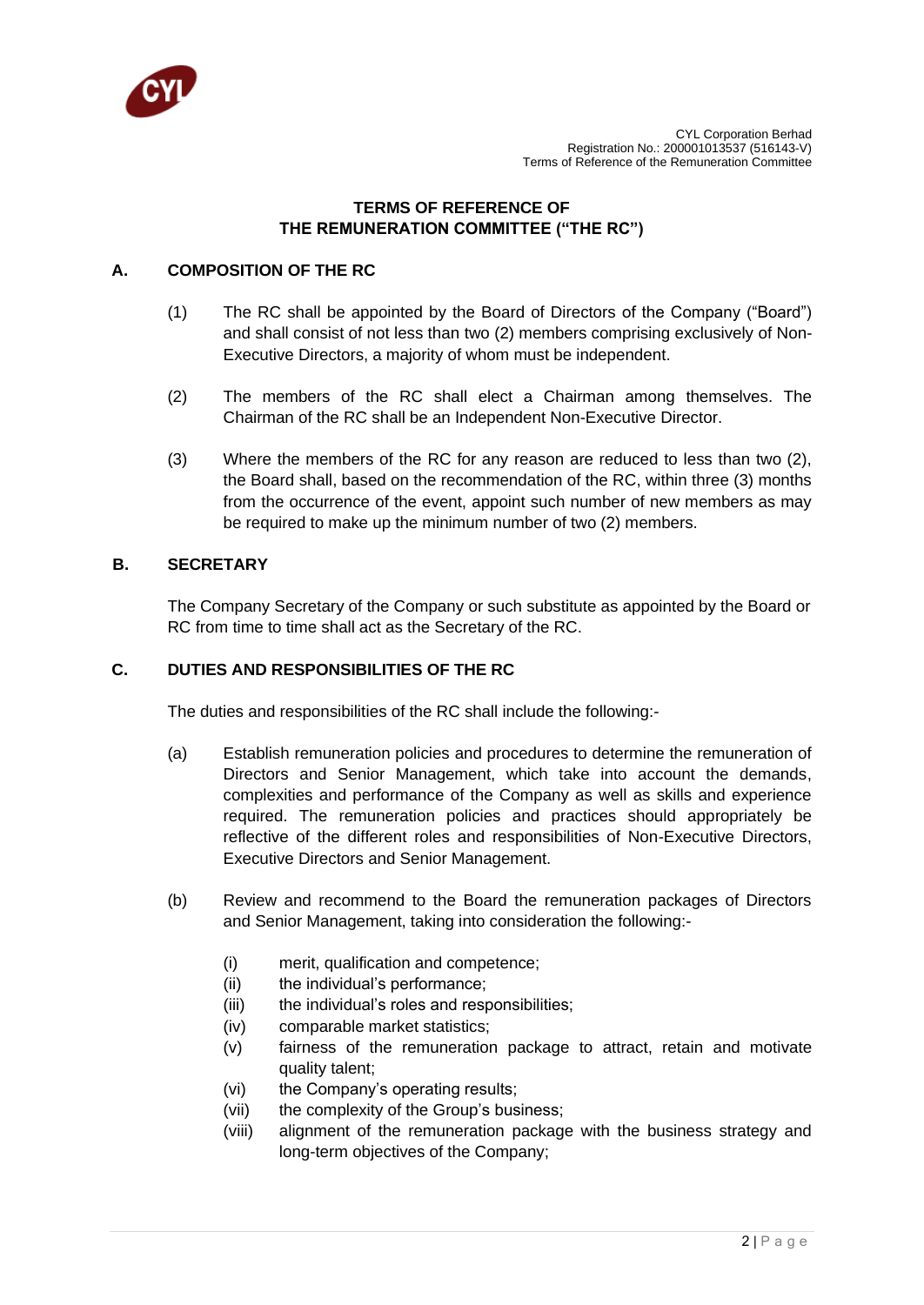

- (xi) the Company's performance in managing material sustainability risks and opportunities; and
- (x) any other factors deemed fit by the RC.
- (c) Review the key performance indicators of the Directors and Senior Management.
- (d) Review and recommend to the Board the compensation payable to Executive Directors and Senior Management in the event of termination of their service contracts by the Company or the Group.
- (e) Consider other matters as may be directed by the Board from time to time.

The remuneration packages of Non-Executive Directors shall be determined by the Board of Directors as a whole and the individuals concerned shall abstain from discussing their own remuneration.

In the event that the remuneration package of a RC member is to be discussed, the RC member concerned should abstain from the discussion of his/her own remuneration package.

#### **D. MEETING PROCEDURES**

#### (1) **Quorum**

In order to form a quorum for the meeting, there shall be at least two (2) members present, one of whom must be an Independent Non-Executive Director.

If the Chairman of the RC is not present within fifteen (15) minutes of the time appointed for holding the same or is unable/unwilling to chair the meeting, the members of the RC present shall elect one (1) of their number of whom is an Independent Non-Executive Director to be the Chairman of the meeting.

#### (2) **Frequency of Meetings**

The RC shall meet at least once in each financial year. Additional meetings may be called as and when required.

#### (3) **Notice and Venue**

The Secretary, with the concurrence of the Chairman of the RC, shall be responsible for drawing up and circulating the agenda and the notice of RC meetings.

The notice of the RC meetings and meeting materials shall be circulated at least five (5) business days (or a shorter period where it is unavoidable) before each meeting to members of the RC.

The notice of every meeting shall be given in writing and served to the RC member either personally or by fax, e-mail, post, courier to his/her address in the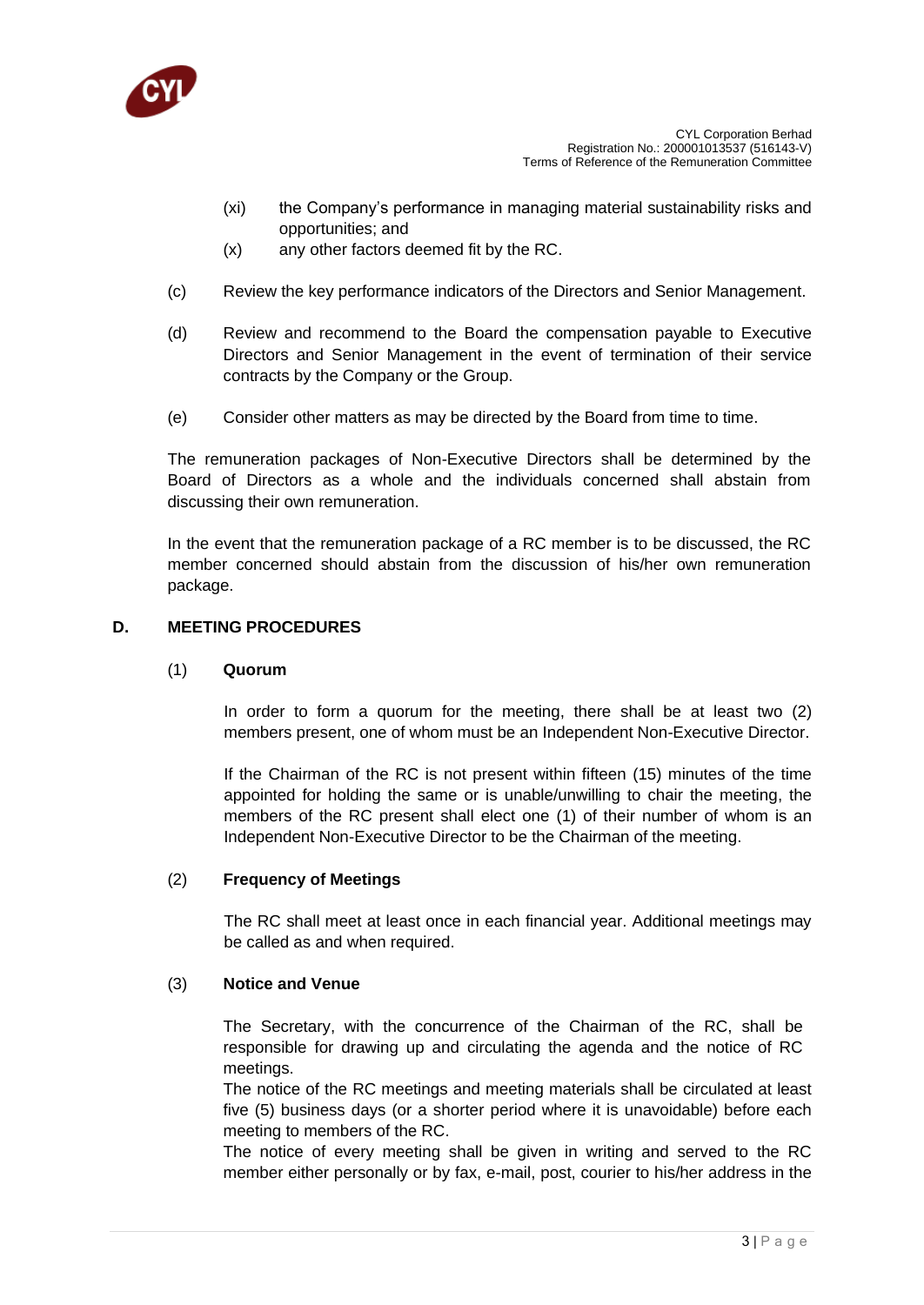

Register of Directors or to the address provided by the RC member, as the case may be.

A RC meeting may be held at two (2) or more venues within or outside Malaysia using any technology that enables all RC members as a whole to participate for the entire duration of the meeting.

The technology to be used for the purpose of this paragraph must enable each RC member taking part in the meeting to communicate simultaneously with each of the other RC members and may include telephone, television, video conferencing, or any other audio and/or visual device which permits instantaneous communication.

A virtual RC meeting shall be deemed to be constituted provided the following conditions are met:-

- (a) all RC members for the time being entitled to receive notice of the RC meeting shall be entitled to receive notice of a virtual meeting. Notice of any such meeting shall be given by an appropriate form of technology (or in such other manner) as may be permitted by the Constitution of the Company; and
- (b) a RC member may not leave a virtual meeting by disconnecting from the technology used unless he/she has previously expressly notified the Chairman of the meeting of his/her intention to leave the meeting and a RC member shall be conclusively presumed to have been present and to have formed part of the quorum at all times during such a meeting until such notified time of his/her leaving the meeting.

The main venue of the meeting shall be the place where the Chairman is present or the Chairman of the meeting is present, if the meeting is not chaired by the Chairman.

#### (4) **Voting**

Each member of the RC is entitled to one (1) vote in deciding the matters deliberated in the meeting.

Questions arising at any meeting of the RC must be determined by a majority of votes of the members present, and in the case of an equality of votes, the Chairman has a second or casting vote. The Chairman shall not have a second or casting vote when only two (2) members (one of whom is the Chairman) form a quorum or when only two (2) members are competent to vote on the question at issue.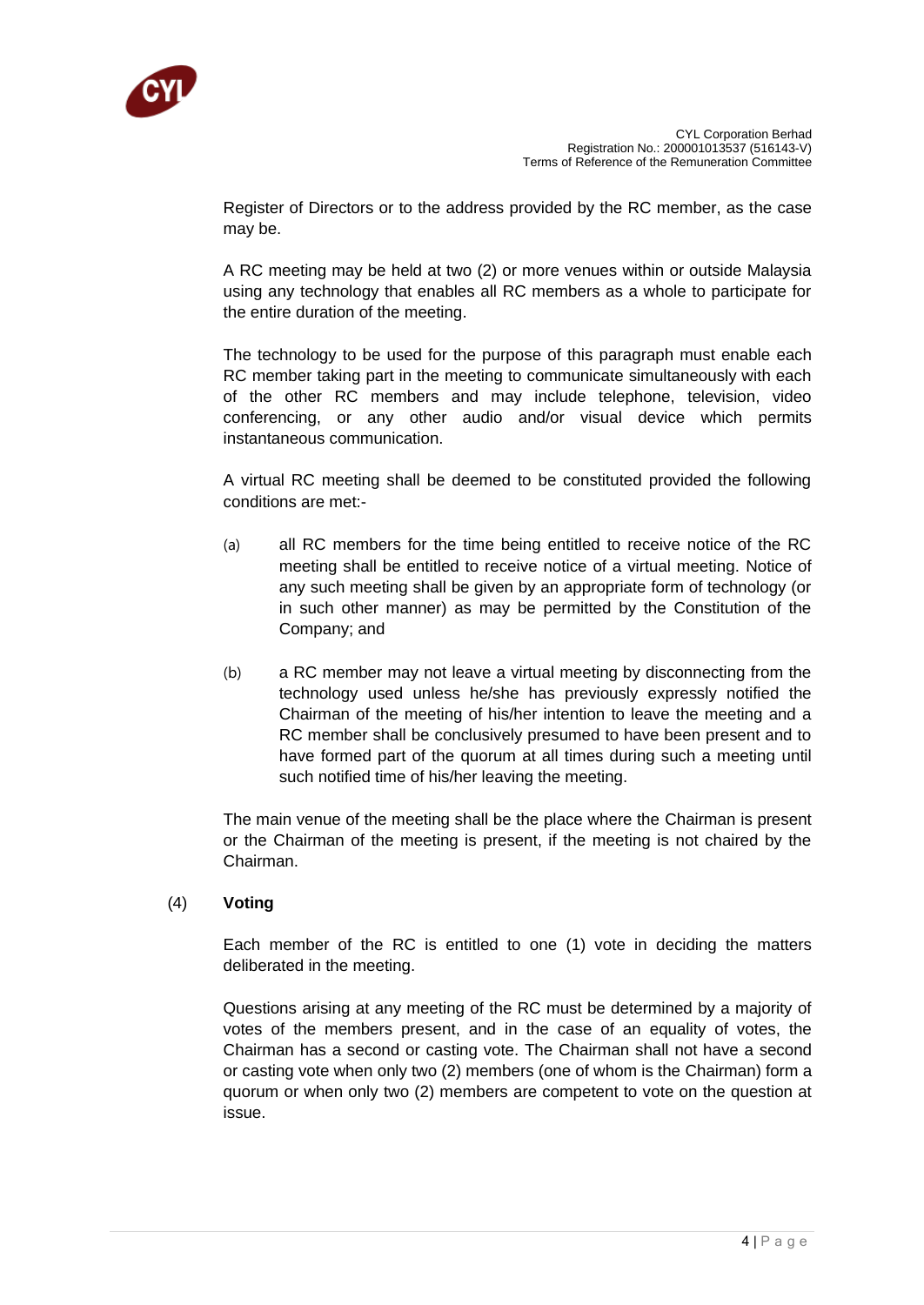

A RC member shall abstain from discussion or excuse himself/herself from the meeting when any matter which gives rise to an actual or perceived conflict of interest situation for the RC member is being discussed.

# (5) **Attendance at meetings**

The RC may extend an invitation to other Board members and Management to attend meetings as it deems necessary.

# **E. KEEPING AND INSPECTION OF MINUTES**

- (1) The Company shall cause minutes of all proceedings of the RC meetings to be entered in books kept for that purpose.
- (2) The minutes of the proceedings of meetings including virtual meetings shall be sufficient evidence of such proceeding and of the observance of all necessary formalities if it is certified as correct by the Chairman of the meeting or the next succeeding meeting. The minutes of all RC meetings shall be circulated to members of the Board.
- (3) The books containing the minutes of proceedings of the RC meetings shall be kept at the Registered Office or any other place as may be determined by the Board and shall be open for inspection by any RC member or Board member.

#### **F. WRITTEN RESOLUTIONS OF THE RC**

- (1) The RC may pass a resolution by way of a written resolution. A written resolution that is signed by a majority of the RC members shall be valid and effectual as if it were a resolution duly passed at a RC meeting duly convened and held.
- (2) Any such document may be accepted as sufficiently signed by a RC member if transmitted to the Company by any technology purporting to include a signature and/or an electronic or digital signature by the RC member and may consist of several documents in like form, each signed by one (1) or more RC members.

# **G. POWER AND AUTHORITY OF THE RC**

The RC is authorised by the Board to:-

- (a) have the resources which the RC requires to perform its duties;
- (b) have full and unrestricted access to any information and documents of the Company or the Group which is required in the discharge of its duties;
- (c) seek external professional advice at the expense of the Company if the RC considers this necessary in the discharge of its responsibilities and invite persons with relevant expertise and knowledge to attend its meetings where deemed necessary; and
- (d) have access to advice and services of the Company Secretary.